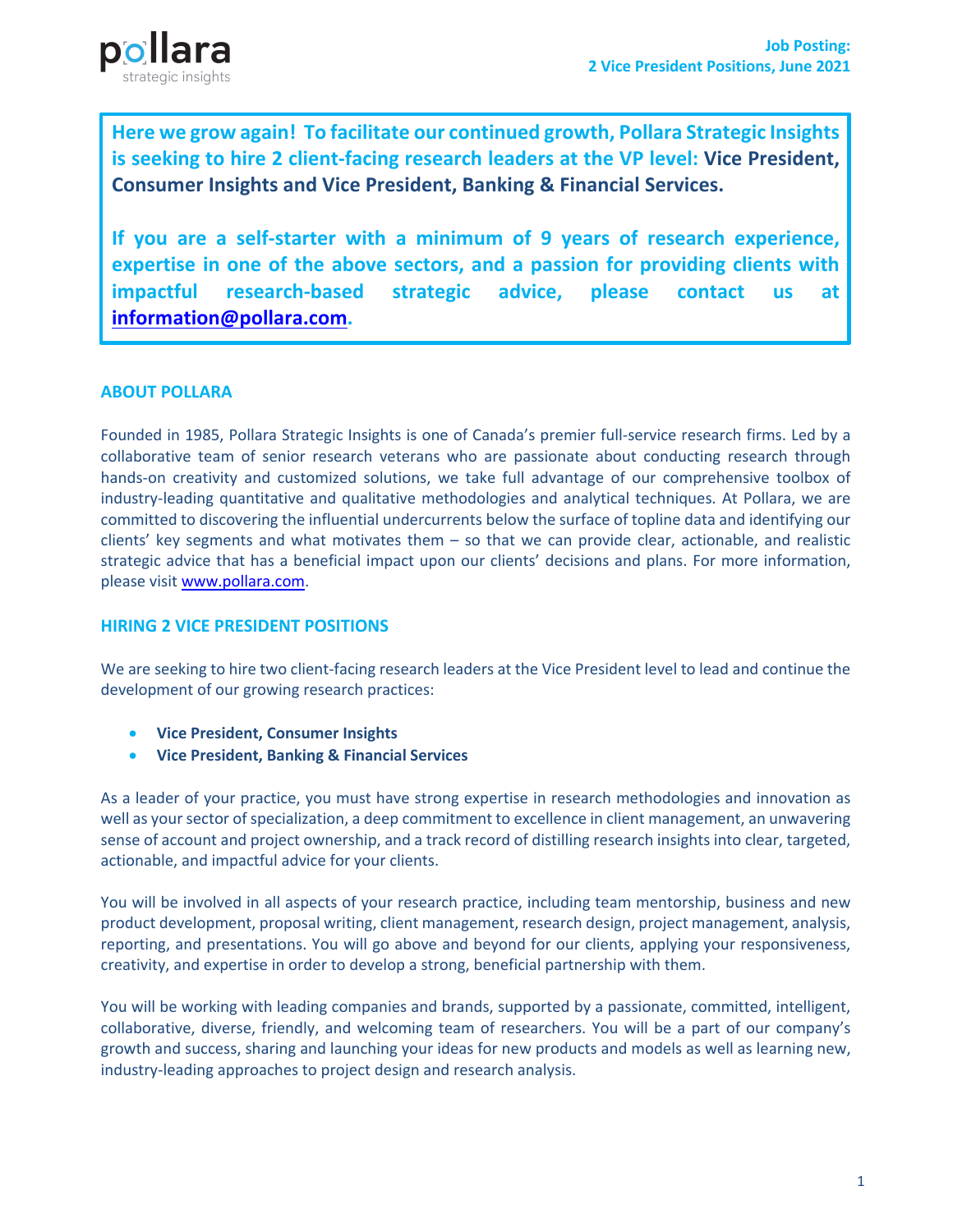



# **Role & Responsibilities:**

- Lead and manage research studies through design, execution, analysis, and reporting phases with exemplary level of ownership, attention to detail, quality control, and management/mentorship of junior and intermediate team members.
- On large projects with broad team structure, fulfill a key, collaborative role on a large research team committed to a client project, with supervision.
- Act as responsive client contact, providing progress updates, answers, solutions, and strategic, actionable advice
- Contribute to client briefings and meetings, and present results on independent basis.
- Develop and author persuasive, impressive proposals
- Manage multiple tasks and project elements simultaneously.
- Manage and mentor intermediate and junior research team members
- Proactively manage key client accounts on an independent basis
- Grow the level of business from existing client relationships through the identification and pursuit of opportunities, and through the provision of superior service and advice
- Lead the creation and marketing of new models, syndicated studies, and services
- Attract new clients through personal networks, referrals, and marketing.

### **Requirements:**

- Minimum of 9 years of experience in the research industry, preferably with a wide variety of methodologies, project types, and clients
- Minimum of 5 years of experience in your sector of specialization (Consumer Insights or Banking & Financial, per the position for which you are applying)
- University Degree Honours, minimum; graduate level degree is an asset.
- Excellent research design and interpretation skills, with demonstrated ability to provide clear, effective, actionable advice to clients
- Excellent analytical and data analysis skills
- Understand appropriate, effective use of advanced analytics
- Excellent written and oral communication skills, including presentation skills
- Excellent client management skills
- Excellent multi-tasking and organizational skills
- Strong attention to detail and quality control
- Fast, eager learner committed to taking ownership of tasks and going above and beyond for clients
- Ability to work effectively both independently and within a team
- Demonstrated skills in using Microsoft Word, PowerPoint, and Excel
- Strong skills and experience in traditional in-person and/or online focus group moderation and associated analysis and reporting are a valued asset
- Strong skills and experience in online discussion forum moderation and associated analysis/reporting are an asset.
- Advanced statistical analysis skills and knowledge are an asset
- Written and verbal fluency in French and other languages is an asset
- Skills and comfort with web/social media analytical platforms are an asset

### **Pollara Embraces Diversity and Inclusivity**

- Pollara believes that a diverse workforce is a strength. Each employee's unique background, experiences, and perspectives enhance and contribute to the fabric of our workforce, the relevancy and effectiveness of our research solutions, and our professional relationships with our clients, respondents, and suppliers.
- We are committed to attracting, developing, and retaining the most talented individuals regardless of their ethnocultural or racialized background, sexual orientation, gender identity, religion, age, and physical ability. These practices are fundamental to the success of our company and our society.